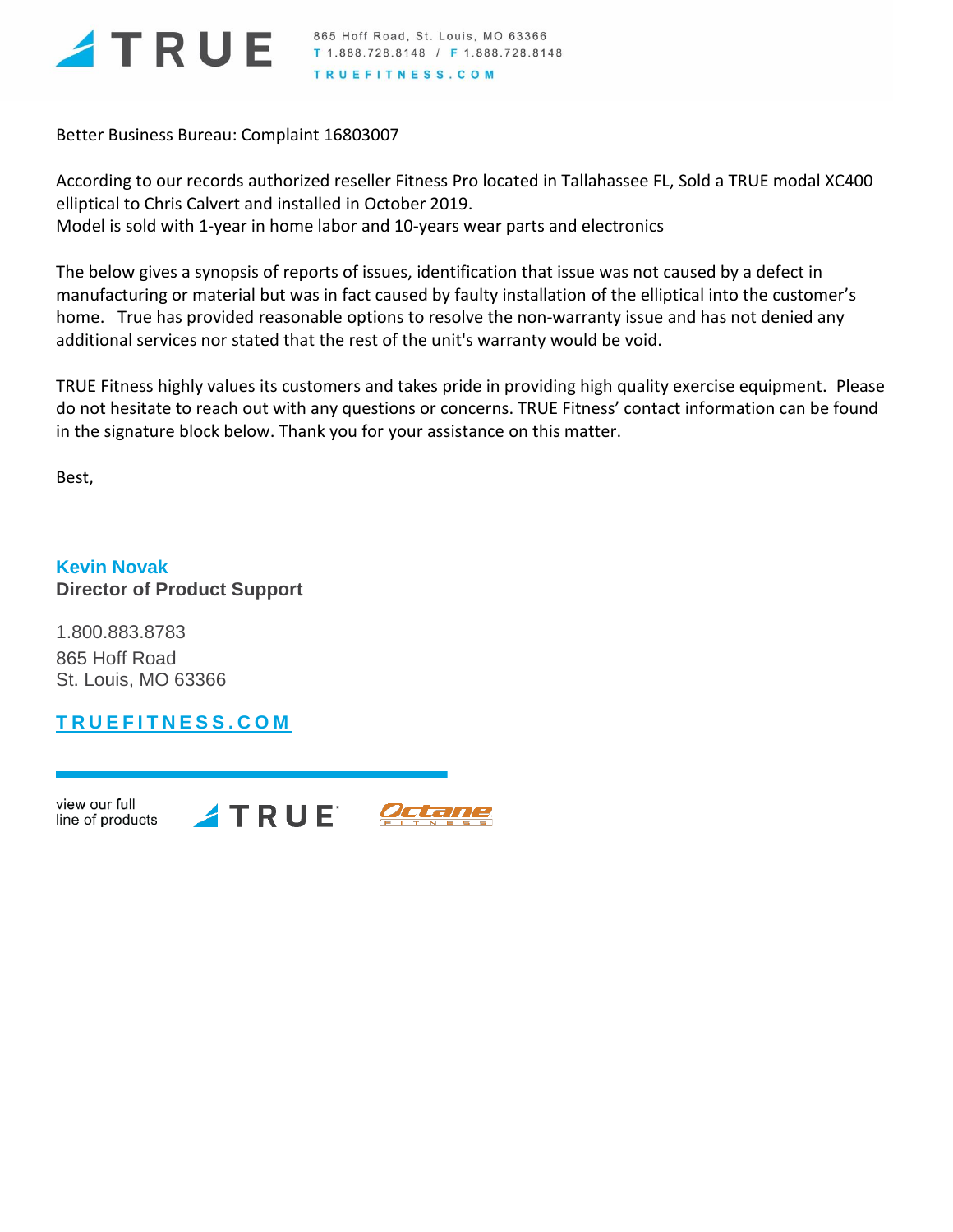

4 November 2021 service ticket 206279, was created with the reported issue of "a squeak from the machine"

- Advised to contact Fitness Pro to have a technician review the elliptical for causes.
- Note in service ticket 206279 date 11 November 2022, (Pedestal was loose and tech tightened)
- Note in service ticket 206279 date 30 November (noise issue is still occurring) TRUE recommend for the technician to start a video call with our contact center went on site.
	- o During the video call found that one of the bolts that connect the upper pedestal to the base had been cross threaded and stripped during installation of the elliptical.
	- o See (STEP 1: Assemble Pedestal to Base) page 10 in owner's manual
	- $\circ$  Notified contact of section four of the limited warranty statement provided on page 331 of owner's manual.
		- 4. **This Limited Warranty does not cover damage or equipment failure resulting from or caused by improper assembly/ installation**, failure to follow instructions and warnings in owner's manual, accident, misuse, abuse, unauthorized modification, or failure to provide reasonable and necessary maintenance (as referenced in the owner's manual.)
	- o Provided information of how to perform a field repair to contact, and closed ticket

2 December 2021 service ticket 209722 was created with the reported issue of "noise from the machine"

- Contact provided photos of the damaged frame and bolt.
	- $\circ$  Contact was told no RMA (return material authorization and exchange) would be issued.
	- o TRUE again provided instructions as to how to do a field repair.
- Notes in service ticket 209722 date 4 February 2022 (Chris Calvert called to check RMA Status, was told Fitness Pro the Unit was being replaced.
- Notes in service ticket 209722 date 10 February 2022 (we again gave instructions to the contact of how to do a field repair and that no RMA would be issued.
- Notes in service ticket 209722 date 24 February 2022 (Chris Calvert called to state he would not be content with a repair)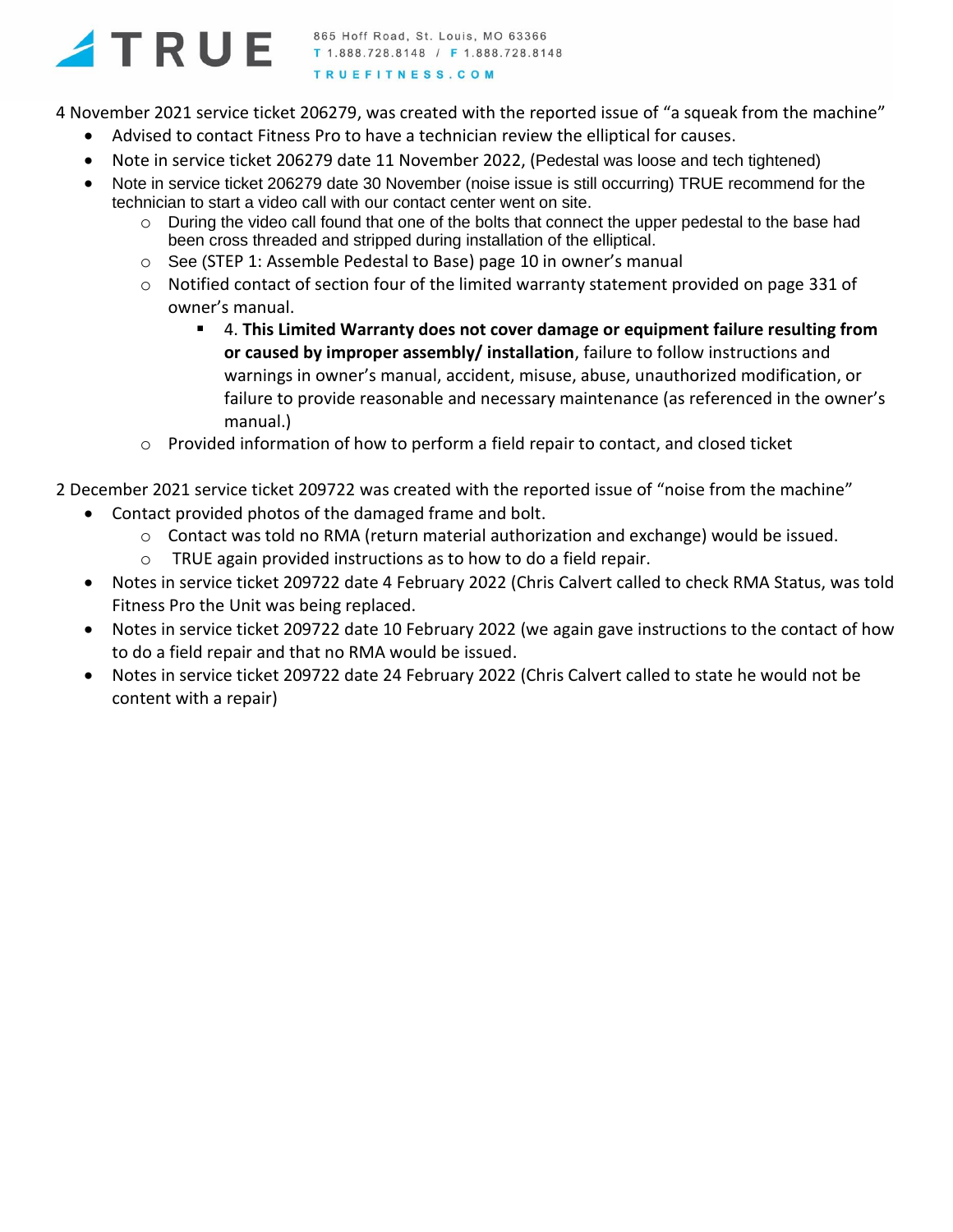

865 Hoff Road, St. Louis, MO 63366<br>T 1.888.728.8148 / F 1.888.728.8148 TRUEFITNESS.COM

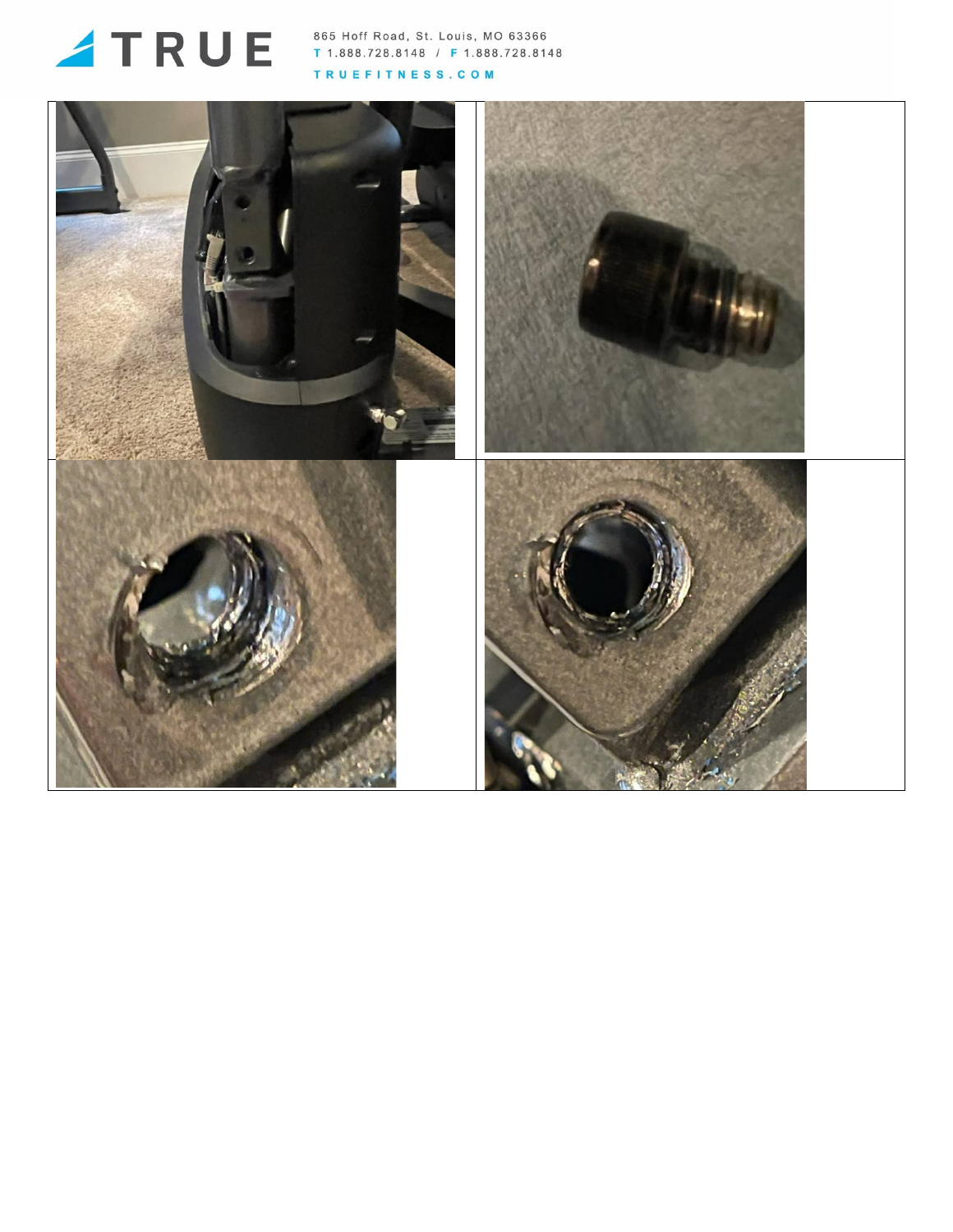

# **CHAPTER 2: ASSEMBLY INSTRUCTIONS**

## **ELLIPTICAL ASSEMBLY STEPS (CONTINUED):**

STEP 1: Assemble Pedestal to Base: